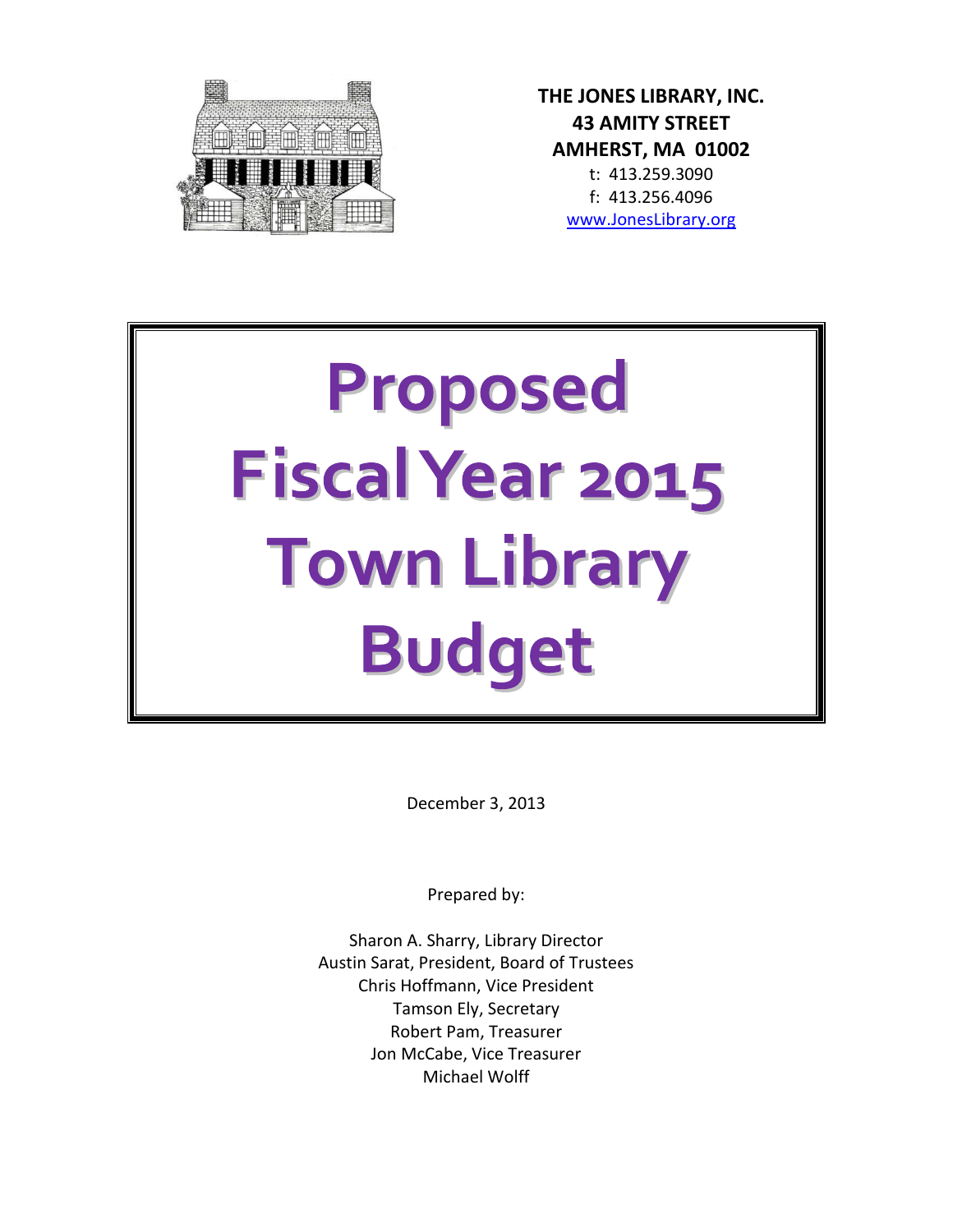## **The Jones Library, Inc.**

## **www.JonesLibrary.org**



The Jones Library, Inc. 43 Amity Street Amherst, MA 01002 t: 413.259.3090 f: 413.256.4096

December 5, 2013

- TO: Town of Amherst Finance Committee Town of Amherst Selectboard John Musante, Town Manager Sandy Pooler, Finance Director
- FROM: Sharon A. Sharry, Library Director [SharryS@JonesLibrary.org](mailto:SharryS@JonesLibrary.org)
- RE: Proposed FY2015 Town Library Budget



North Amherst Library 8 Montague Road Amherst, MA 01002 t: 413.259.3099 f: 413.253.2573

On behalf of the Trustees of The Jones Library, Inc., I submit to you the proposed FY2015 Town Library Budget.

Enclosed, please find the following:

- Vision Statement/Mission Statement/Long Range Goals/ Key Objectives
- Accomplishments/Challenges
- Value of The Jones Library, Inc.
- Comparison Graphs of Circulated Materials
- Jones Library FY15 Budget Summary
- Organizational Chart
- Impacts of a 2.7% Increase
- FY2015 Budget Concerns
- Relationships With Other Town Departments

I look forward to meeting with you and answering any questions you may have.

Thank you for your time and consideration.



Munson Memorial Library 1046 South East Street Amherst, MA 01002 t: 413.259.3095 f: 413.253.2574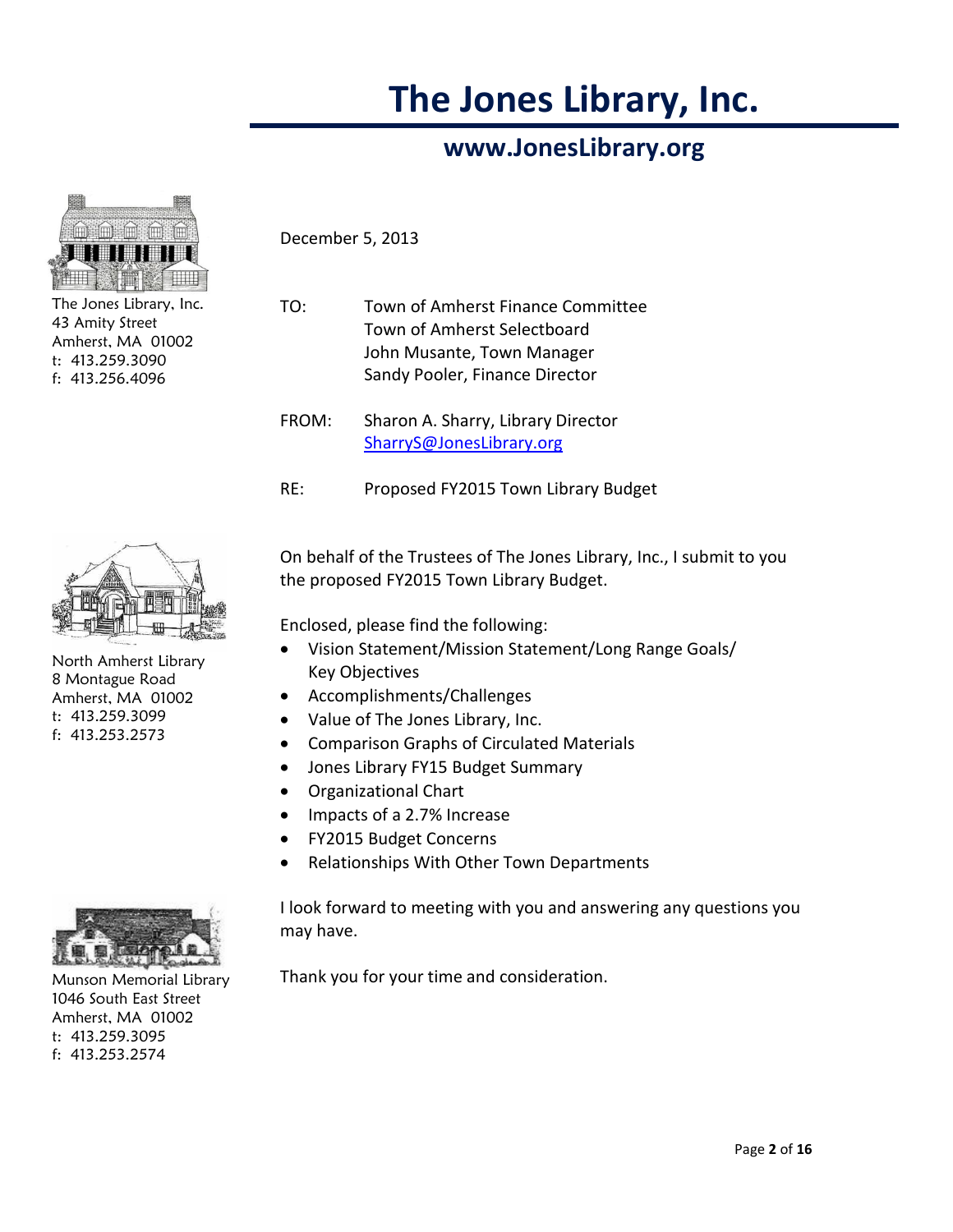## **VISION STATEMENT**

We believe in the freedom to read, learn, discover, and change lives.

## **MISSION STATEMENT**

We serve and inspire people of all ages by providing multi-cultural resources for lifelong learning. We welcome everyone to our historic buildings. We celebrate Amherst history and literary heritage, including local poets Emily Dickinson and Robert Frost.

## **LONG RANGE GOALS**

- Goal I. Create a welcoming and safe environment where all members of the community connect.
- Goal II. Provide public access to the widest possible array of materials and learning opportunities.
- Goal III. Promote innovative, community-tailored technological resources.
- Goal IV. Develop a friendly, skilled staff committed to serving the regions' diverse population.
- Goal V. Enhance communication, dialogue, and partnerships within the community.
- Goal VI. Expand funding sources and reduce operating costs without affecting services.

## **ONGOING KEY OBJECTIVES**

- Develop a plan to use Library space to accommodate present and future needs; implement as funding permits.
- Increase and restore the Library's open hours schedule for service to the public.
- Increase the amount of money coming from Library resources for circulating materials.
- Provide opportunities for technological assistance and training for the public.
- Expand public access to electronic and digital materials.
- Enhance customer service at all Library locations.
- Design a feedback mechanism to monitor changing community needs.
- Seek new public and private partnerships that will expand the Library's budget.
- Evaluate new technologies and software to enable reduced operating costs, greater efficiency, new revenue streams, and more efficient fundraising and sales.
- Propose to the Town additional staff positions including Assistant Director, Volunteer Coordinator and a Technology Specialist.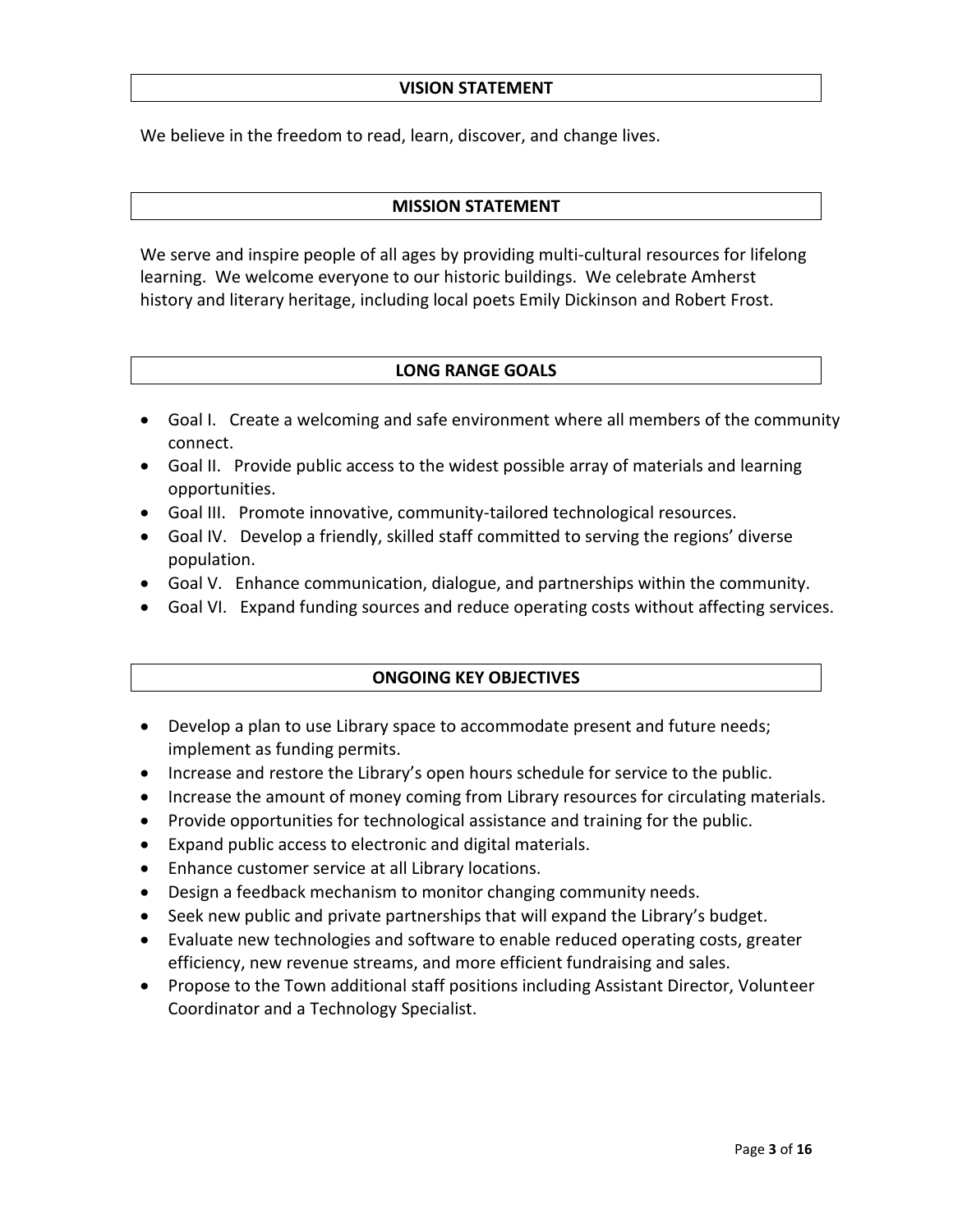- The Buildings.
	- $\circ$  Building Maintenance staff worked hard to complete two very important capital projects, funded using Joint Capital Planning Committee (JCPC) and Community Preservation Act (CPA) funds, during FY13 including the restoration of six chimneys and the replacement of a cooling tower.
- Funding.
	- $\circ$  The Jones Library is fortunate to have many generous donors led by the Friends of the Jones Library System (volunteers) who donated over \$14,283 for programs free to the public and an additional \$14,000 for books and other circulating materials through their Beds for Books program and their Valentine Basket Auction.
	- $\circ$  Other donors include: the UMass Community Health Fund which has been most helpful by enabling workers to use payroll deduction to send contributions directly to The Jones; Amherst Club and Yankee Candle which support the ESL program; Amherst Garden Club which donates money to be used for the purchase of gardening materials; Amherst Historical Society which helps us with our gardens; Community Foundation of Western Massachusetts which raises money for us annually through their online Valley Gives program; Amherst Cultural Council which supports Library programming; Emily Dickinson Society which donates money to the Special Collections Department; and the Thursday Club which donates to the Munson Memorial Library.
- Personnel.
	- o After 33 years of service to the Town of Amherst and The Jones Library, Sylvia "Sully" Brinkerhoff retired from her position as Youth Services Assistant.
	- o Roxanne Boyd was hired to serve as a Technical Services Assistant.
	- $\circ$  Linda Wentworth was hired to serve as the Library's Head of Collections.
	- o Tomi Eve was hired to serve as the Library's first Young Adult Services Coordinator.
	- $\circ$  Janet Ryan was promoted from Reference Librarian to Head of Programming and Outreach.
	- o Lisa Slocum was hired to serve as the Library's Receptionist.
- Programming.
	- o One of the highlights of the year was our "On the Same Page" program where the entire community was encouraged to read the book *The Brief Wondrous Life of Oscar Wao* by Junot Diaz.
	- o Other examples of adult Library programs from the past year include the "Books Into Films" series where The Jones Library held book discussions, and the Amherst Cinema showed the film; our first ever Adult Summer Reading Program; Artist in Residence, Chris Demarest, brought his World War II Portrait Art to The Jones; "Food for Fines" allowed patrons to donate food to the Amherst Survival Center in lieu of fines; and our Homebound Delivery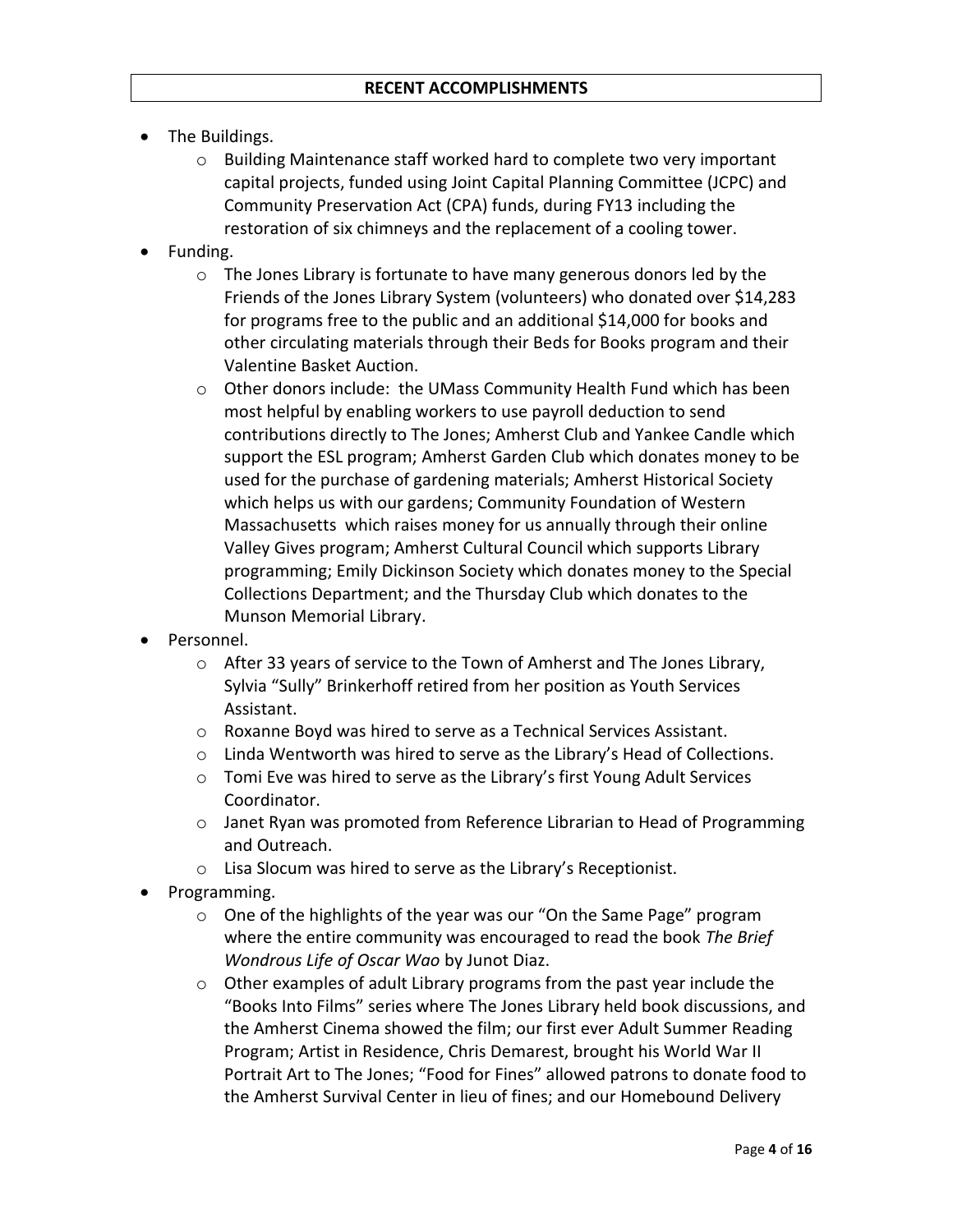Program, staffed by Library volunteers, delivered books to patrons who could not get to the Library.

- Technology.
	- $\circ$  Technology upgrades included acquiring the latest presentation technology for the Woodbury Room and the replacement of all public Internet computers in The Jones Library's Reference Room.
	- o Our popular E-Reader Lending Program, which began in 2012, reached a milestone of 250 unique checkouts in FY2013. Through this program, many of our patrons have experienced reading on an e-reader or tablet for the first time.
	- o After instituting online courses from Ed2Go (now Learn4Life) in November 2012, our patrons had enrolled in over 120 courses in just eight months.
- Borrower Services.
	- o As a member of C/W MARS, The Jones Library and branches switched to Evergreen. This software change was designed to save money and facilitate custom software. The circulation function has improved and staff can quickly access patron information enabling quick retrieval of requested materials. Patrons are pleased to have more control over their own account and their requests for items.
- Young Adult Services.
	- $\circ$  A space for young adults has been established in the Library's lower level.
	- o Library staff continue to work with other teen organizations in Town including the Amherst School System and the Boys and Girls Club of Amherst in order to provide teen programming.
	- o A Teen Advisory Board (TAB) has been created, which is in charge of developing/hosting teen events. Their first Friday Fun Night was a dance party. Other teen programs include henna art, craft workshops, and teen socials.
- Youth Services.
	- $\circ$  Examples of FY13 youth events include the formation of a "Lego Club," local author visits, and a "Read to a Dog" program.
	- o The Library participated in the Jurassic Road Show, which was held on the Town Common, and the Business Improvement District's first annual Block Party.
	- o The Friends continue to fund the "Every Child a Reader" program where every Amherst second grade class gets their own private Library tour, a new Library card, and a book to keep.
- English as a Second Language.
	- o Library ESL tutoring sessions enabled immigrants to attain citizenship. For example, Ngeth "Annette" Ouch, a Cambodian homemaker, became a U.S. citizen and got her driver's permit after eight months, thanks to a dedicated volunteer tutor. As a driver, she will no longer need to wait for her husband to come home from work in order to shop or take her children to a doctor.
	- o Tina Gurung, a Tibetan refugee and ESL Center student since 2009, won a \$1,500 Educational Opportunity Grant from the Western Massachusetts Community Foundation. This grant enabled her to become a full time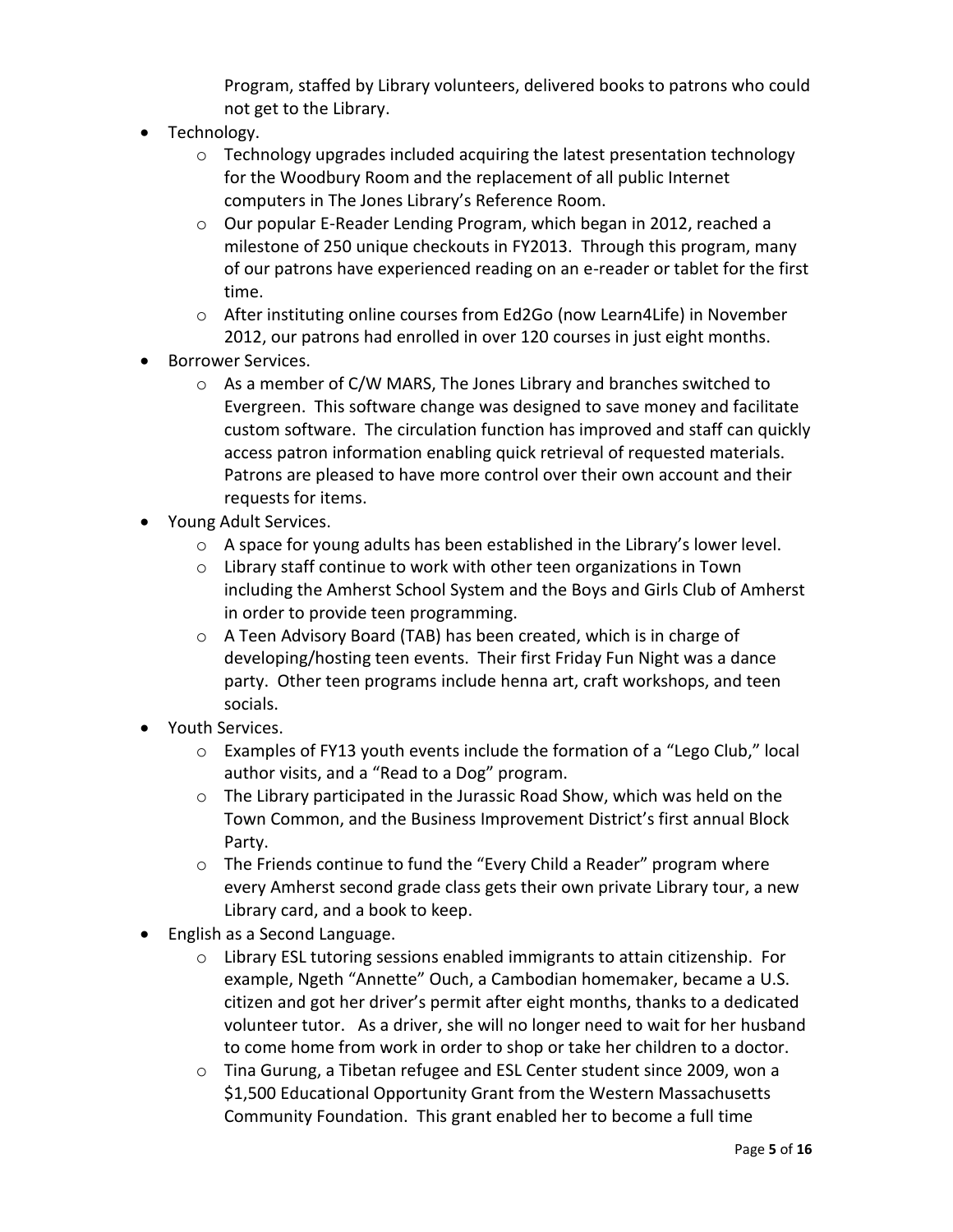community college pre-nursing student after having worked as a part time restaurant worker.

- North Amherst and Munson Memorial Branch Libraries.
	- $\circ$  The branch libraries continue to thrive by adapting their services to meet the ever-changing needs of their communities. To do this, they have provided materials from distant libraries and they continue to explain the use of new electronic technologies such as e-readers, tablets and cell phones.
	- o Branch staff visit the Amherst schools and host very well attended Summer Reading Clubs which continue to be an active part of Library services for our young students and very young readers.
- The Burnett Gallery.
	- o The Burnett Gallery provides a place where community artists and crafts people can show their work, particularly those without the reputation or resources which would enable them to exhibit at museums or commercial galleries. The Gallery's monthly exhibits are juried by a volunteer committee.
- Special Collections.
	- o Highlights from FY13 include Karen Sanchez-Eppler, Professor of American Studies and English at Amherst College, bringing her Dickinson class to The Jones and Jim Wald, Associate Professor of History of Hampshire College, bringing his Historic Preservation class to Special Collections so his students could be introduced to the resources at The Jones which are used in historic preservation.
	- o Other groups which visited included a class of fifteen ninth graders from the Hartsbrook School in Hadley for an overview of Frost and Dickinson and students from South Korea for an introduction to Dickinson, Francis and Frost.

## **CURRENT CHALLENGES**

- The Buildings.
	- $\circ$  Too many unsupervised nooks and crannies provide a high level of safety (for patrons and staff) and security (for materials) issues.
	- o The children's room of The Jones is not large enough to house its collection (the collection is located on three different floors of the Library), nor technology (there is not enough room to house the number of computers necessary to meet the demand of the youth). Patrons and staff have to vie for space because the Children's Librarian's desk is located in "prime real estate."
	- o The entrance to the children's Room of The Jones is almost hidden.
	- o The Jones needs a separate teen/young adult space.
	- $\circ$  The Jones' adult circulation desk is confusing because there are three service points and it is hard to recognize as the service desk.
	- $\circ$  Due to poor architectural design, patrons are not greeted upon entering The Jones Library. Consequently, patrons are unsure of which staircase/elevator to take to get to the upper floors.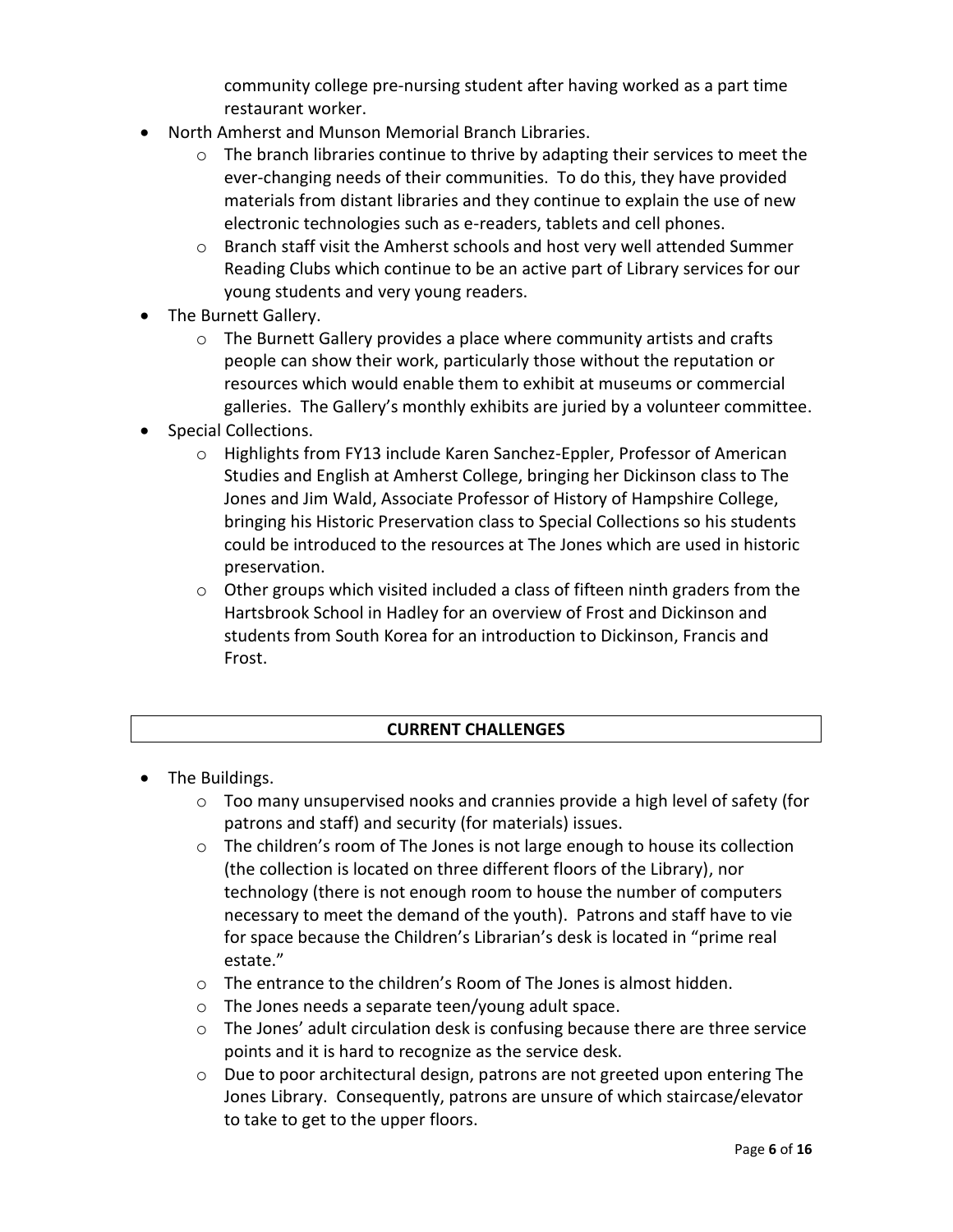- $\circ$  The Audio Visual Office needs to be located next to the circulation desk.
- o Inadequate signage at The Jones often frustrates patrons.
- $\circ$  The Jones is in need of new HVAC software because there are environmental issues, such as too hot or too cold, throughout the building.
- o We need more space at The Jones to receive our daily Massachusetts Library System InterLibrary Loan deliveries.
- o The InterLibrary Loan Office is not climate controlled and there is not enough space for the delivery bins to be stored at waist-level height.
- o Insufficient space at The Jones for group ESL tutoring sessions.
- o The Amherst Room of The Jones needs renovation and installation of up-todate technology.
- $\circ$  Patrons have trouble locating the public restrooms, which are located on the lower level.
- o Patrons have trouble locating Special Collections.
- o Special Collections lacks sufficient storage space at The Jones for new manuscripts and other additions.
- $\circ$  Patrons have trouble finding their way out of the building once they are at Special Collections/the Burnett Gallery.
- o There is no place set aside for consumption of food and drink at The Jones.
- o Most of the carpeting at The Jones needs to be replaced.
- o The top floor office spaces are used inefficiently.
- o Insufficient parking at The Jones.
- o The North Amherst Library Branch is not handicapped accessible.
- o The North Amherst Library Branch does not have a public bathroom.
- Funding.
	- $\circ$  The Jones Library remains closed on Monday mornings due to budget cuts. (This also affects the number of evening programs the Library can offer.)
	- o The North Branch remains closed on Thursdays due to budget cuts.
	- o The Munson Memorial Branch remains closed on Fridays due to budget cuts.
	- o The shrinking Endowment provides fewer operational funds.
	- o Shrinking State Aid funds require that the Town pay more towards salaries.
- Personnel.
	- o Insufficient funds for staff development.
	- o Lack of funds for an Assistant Library Director.
	- o Lack of funds for a Volunteer Coordinator.
	- o Lack of funds for another Information Technology person.
	- o Lack of funds for additional building maintenance hours.
- Programming.
	- o Insufficient funds for youth, teen, adult and senior programming.
- Technology.
	- o The website needs to be professionally updated.
	- $\circ$  Staff continue to work with Evergreen, including the need to keep staff and patrons informed of updates and search tips as well as documenting bugs and proposing solutions.
	- $\circ$  Lack of technical support for the Special Collections' Digital Amherst website.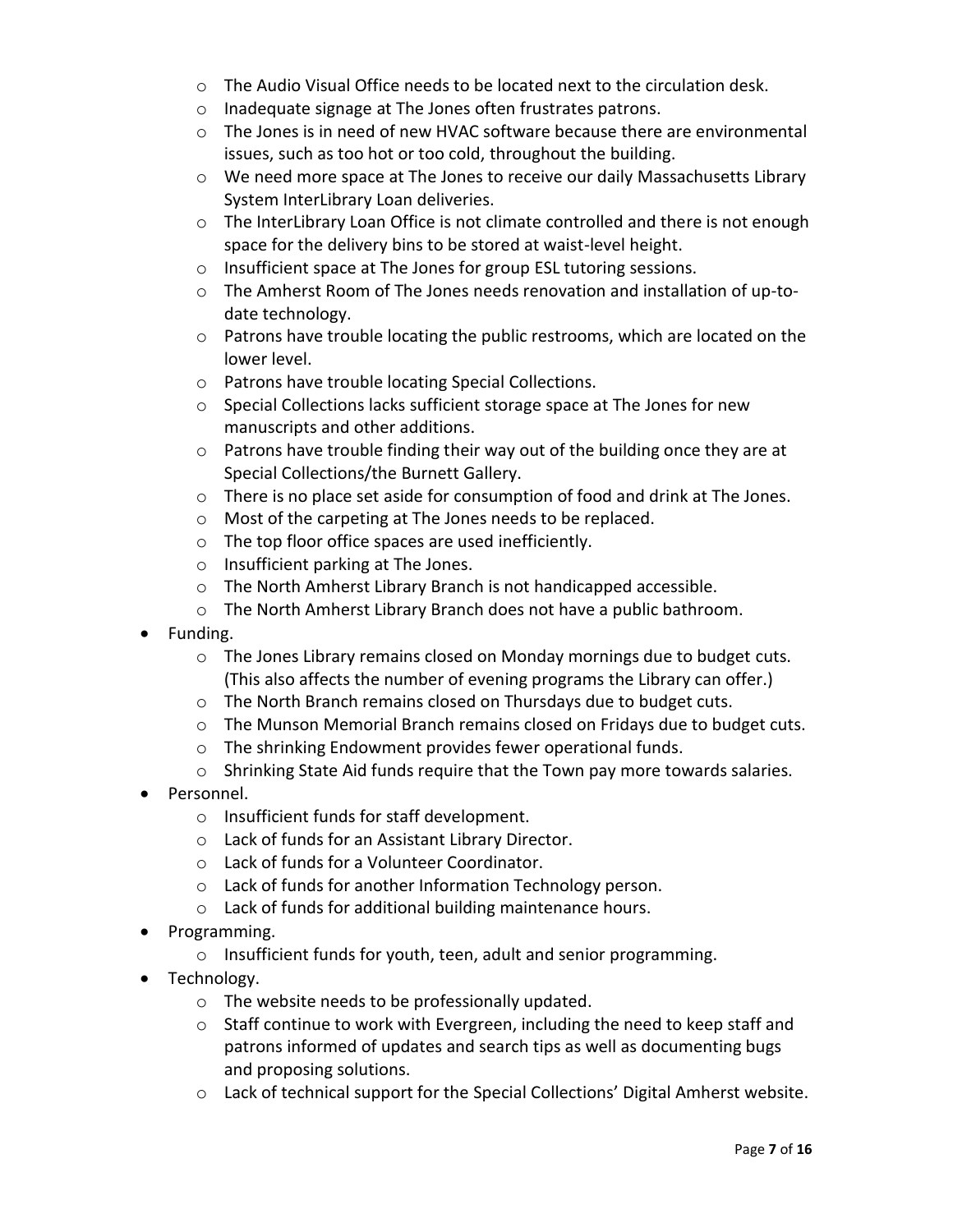

**The Value of The Jones Library, Inc. Services, Programs and Materials Provided in Fiscal Year 2013:**

## **More Than \$8 Million**

| Quantity |                                     | Value of                   |                                 | <b>Total</b> |
|----------|-------------------------------------|----------------------------|---------------------------------|--------------|
| of Use   | <b>Library Service</b>              | <b>Service</b><br>Per Item | <b>Based On</b>                 | Saved        |
|          |                                     |                            |                                 |              |
| 173,689  | Adult Books Borrowed                | \$17.00                    | Amazon.com average price        | \$2,952,713  |
| 135,864  | Youth/Teen Books Borrowed           | \$12.00                    | Amazon.com average price        | \$1,630,368  |
| 14,164   | <b>Magazines Borrowed</b>           | \$5.00                     | Estimated purchase price        | \$70,820     |
| 114,959  | DVD's Borrowed                      | \$4.00                     | Average rental                  | \$459,836    |
| 65,802   | Audio's Borrowed                    | \$9.95                     | Audible.com average<br>download | \$654,730    |
| 56,133   | InterLibrary Loan Requests Filled   | \$25.00                    | <b>Estimated price</b>          | \$1,403,325  |
| 52,000   | <b>Computer Usage</b>               | \$12.00                    | FedEx/Kinko's price per hour    | \$624,000    |
| 3,044    | <b>Meeting Room Usage</b>           | \$25.00                    | <b>Estimated price</b>          | \$76,100     |
| 4,863    | Adult/Teen Programs Attended        | \$15.00                    | Museum program admission        | \$72,945     |
| 4,929    | <b>Youth Programs Attended</b>      | \$7.00                     | Museum program admission        | \$34,503     |
| 33,521   | <b>Reference Questions Answered</b> | \$7.00                     | Average library cost            | \$234,647    |

**TOTAL VALUE OF SERVICES: \$8,213,987**

## **In Fiscal Year 2013, the Town of Amherst appropriated \$1,690,789 for The Jones Library, Inc.**

**In return, The Jones Library, Inc. delivered more than \$8 million worth of services to the residents of Amherst and the surrounding towns.**

If you would like to see how much you personally save by using The Jones Library, please go to<http://www.joneslibrary.org/budget/libraryvalue.html>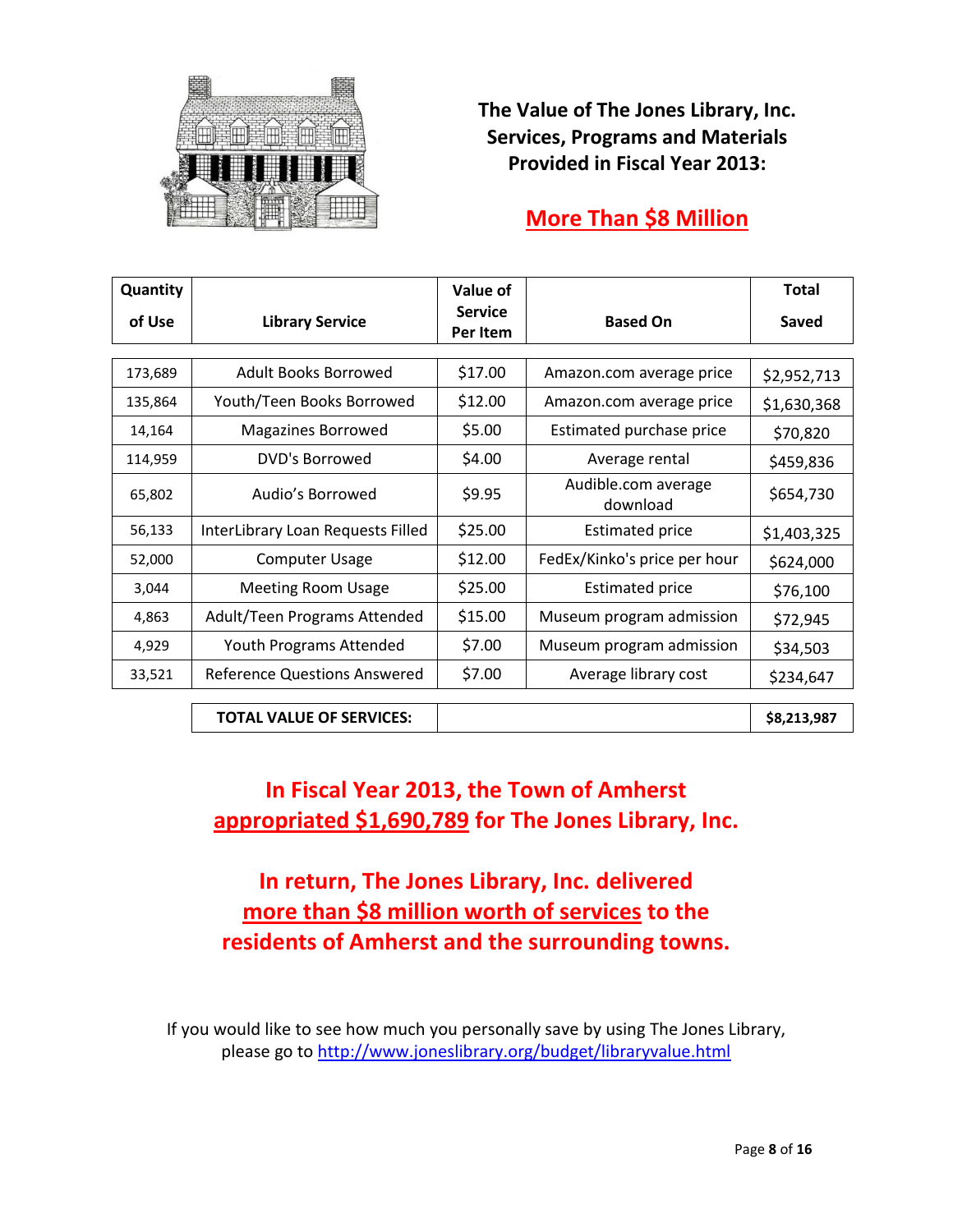

These charts illustrate that The Jones is accomplishing a great deal of work, thus it is imperative to maintain staffing levels.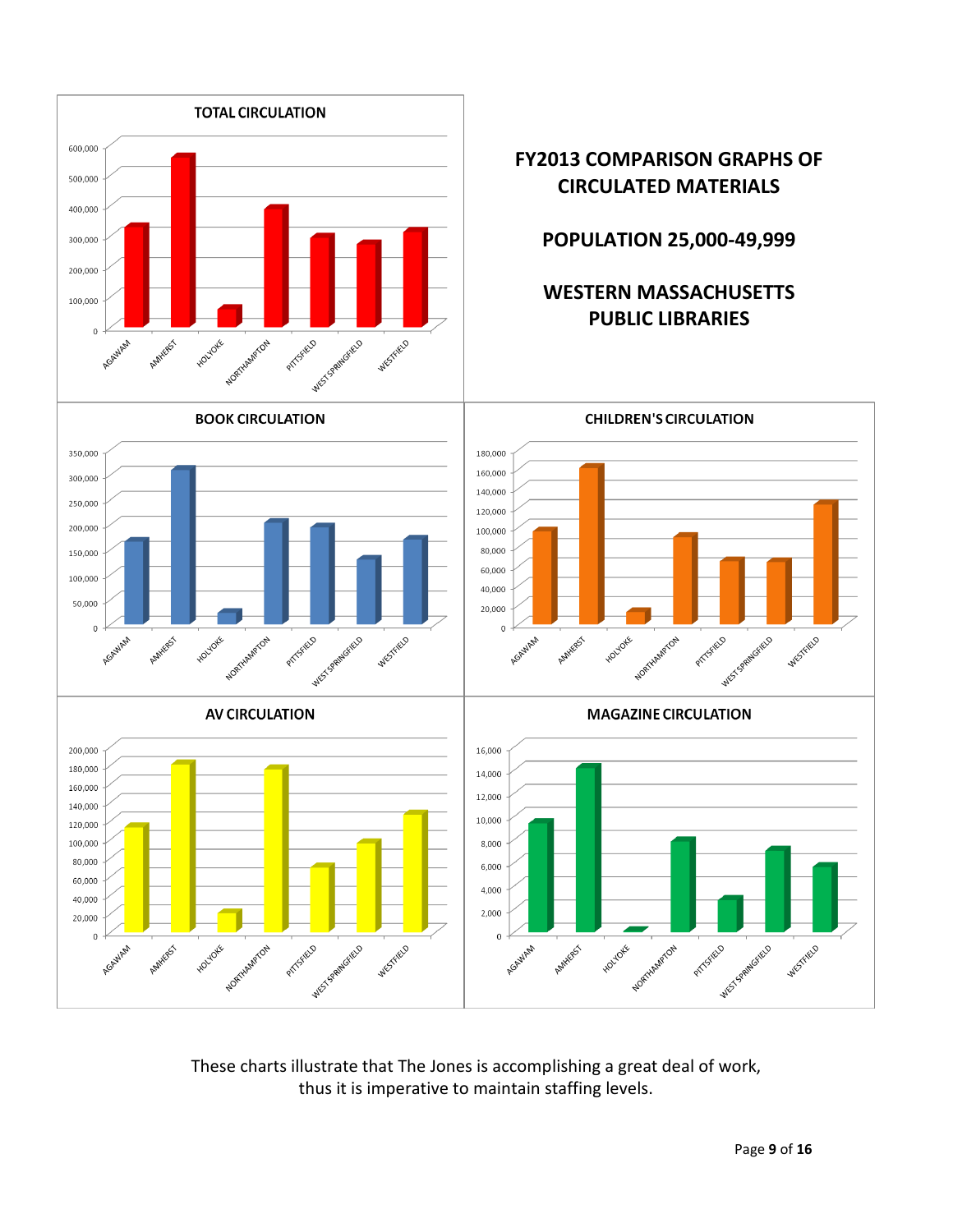## **Jones Library FY15 Budget Summary**

|                                                            | <b>FY 10</b> | FY 11         | <b>FY 11</b> | <b>FY 12</b>  | <b>FY 12</b>  | <b>FY 13</b>  | <b>FY13</b>  | <b>FY 14</b>  | <b>FY15</b>   | Change    | Percent   |
|------------------------------------------------------------|--------------|---------------|--------------|---------------|---------------|---------------|--------------|---------------|---------------|-----------|-----------|
| 12/3/2013                                                  | Actual       | <b>Budget</b> | Actual       | <b>Budget</b> | Actual        | <b>Budget</b> | Actual       | <b>Budget</b> | <b>Budget</b> | FY 15-14  | Change    |
| <b>Personnel Services</b>                                  | 1,367,861    | 1,431,896     | 1,425,896    | 1,465,230     | 1,397,519     | 1,419,493     | 1,464,274    | 1,510,012     | 1,556,393     | 46,381    | 3.27%     |
| <b>Employee Benefits</b>                                   | 245,981      | 253,445       | 253,445      | 237,280       | 237,280       | 264,796       | 264,796      | 265,000       | 265,640       | 640       | 0.24%     |
| <b>Circulating Materials</b>                               | 172,824      | 173,800       | 186,211      | 173,300       | 187,105       | 186,000       | 190,060      | 192,000       | 197,976       | 5,976     | 3.21%     |
| Operations                                                 | 279,796      | 322,276       | 411,302      | 316,926       | 285,059       | 402,541       | 468,421      | 347,745       | 349,583       | 1,838     | 0.46%     |
| <b>TOTAL</b>                                               | 2,066,462    | 2,181,417     | 2,276,854    | 2,192,736     | 2,106,963     | 2,272,830     | 2,387,551    | 2,314,757     | 2,369,592     | 54,835    | 2.41%     |
|                                                            |              |               |              |               |               |               |              |               |               |           |           |
| SOURCE OF FUNDS                                            |              |               |              |               |               |               |              |               |               |           |           |
| <b>Town Appropriation</b>                                  | 1,468,029    | 1,541,736     | 1,685,841    | 1,644,736     | 1,641,299     | 1,690,789     | 1,690,789    | 1,741,512     | 1,788,533     | 47,021    | 2.78%     |
| <b>Library State Aid</b>                                   | 85,229       | 101,451       | 67,330       | 63,865        |               | 63,000        | 44,781       | 40,000        | 40,000        | $\sim$    | 0.00%     |
| Jones Library, Inc. Endowment                              | 390,961      | 430,230       | 430,229      | 412,000       | 404,436       | 396,041       | 396,041      | 372,779       | 329,656       | (43, 123) | $-10.89%$ |
| <b>Woodbury Funds</b>                                      |              |               |              |               | 3,495         | 5,000         | 174,257      | 23,000        | 23,000        | $\sim$    | 0.00%     |
| <b>Building Expansion and Renovation</b>                   |              |               |              |               | 7,158         | 7,000         | 4,630        | 7,000         | 5,000         | (2,000)   | $-28.57%$ |
| <b>Special Collections</b>                                 |              |               |              |               | 2,001         | 5,000         | 6,167        | 5,000         | 6,000         | 1,000     | 20.00%    |
| Annual Fund Drive and Lost Books                           | 58,075       | 60,000        |              |               |               |               |              |               |               |           |           |
| <b>Jones Library Annual Fund Drive</b>                     |              |               | 45,000       | 40,000        | 8,619         | 38,000        | 16,369       | 57,500        | 70,000        | 12,500    | 32.89%    |
| <b>Replacements/Lost Books</b>                             |              |               | 509          | 5,000         |               | 5,000         | 8,055        | 5,000         | 7,000         | 2,000     | 40.00%    |
| <b>Jones Friends' Donation (Books)</b>                     | 22,002       | 20,000        | 12,000       | 20,000        | 22,076        | 15,000        | 14,000       | 15,000        | 16,500        | 1,500     | 10.00%    |
| <b>Jones Friends' Donation (Programs)</b>                  |              |               |              |               | 9,313         | 8,000         | 11,092       | 8,000         | 17,805        | 9,805     | 122.56%   |
| Gift, Grants, Reserves, Etc.                               | 41,240       | 28,000        | 35,945       | 6,000         | 8,566         | 40,000        | 21,369       | 39,966        | 66,098        | 26,132    | 65.33%    |
| <b>TOTAL</b>                                               | 2,065,536    | 2,181,417     | 2,276,854    | 2,191,601     | 2,106,963     | 2,272,830     | 2,387,551    | 2,314,757     | 2,369,592     | 54,835    | 2.41%     |
|                                                            |              |               |              |               |               |               |              |               |               |           |           |
| <b>POSITIONS</b>                                           |              |               |              |               |               |               |              |               |               |           |           |
| Full Time<br>Part Time with Benefits                       |              |               |              | 16<br>13      | 17<br>12      | 17<br>12      | \$17<br>\$12 | 17<br>12      | 17            |           |           |
|                                                            |              |               |              | 26.4          | 26.5          | 26.5          | \$27         | 26.9          | 12<br>26.9    |           |           |
| <b>Full Time Equivalents</b><br>Part Time with no Benefits |              |               |              | 29            | 28            | 28            | \$28         | 27            | 31            |           |           |
|                                                            |              |               |              |               |               |               |              |               |               |           |           |
| <b>Endowment Spend Rate</b>                                |              |               |              | 5.40%         | 5.40%         | 5.40%         | 5.40%        | 5%            | 4.50%         |           |           |
|                                                            |              |               |              | plus \$10,000 | plus \$10,000 |               |              |               |               |           |           |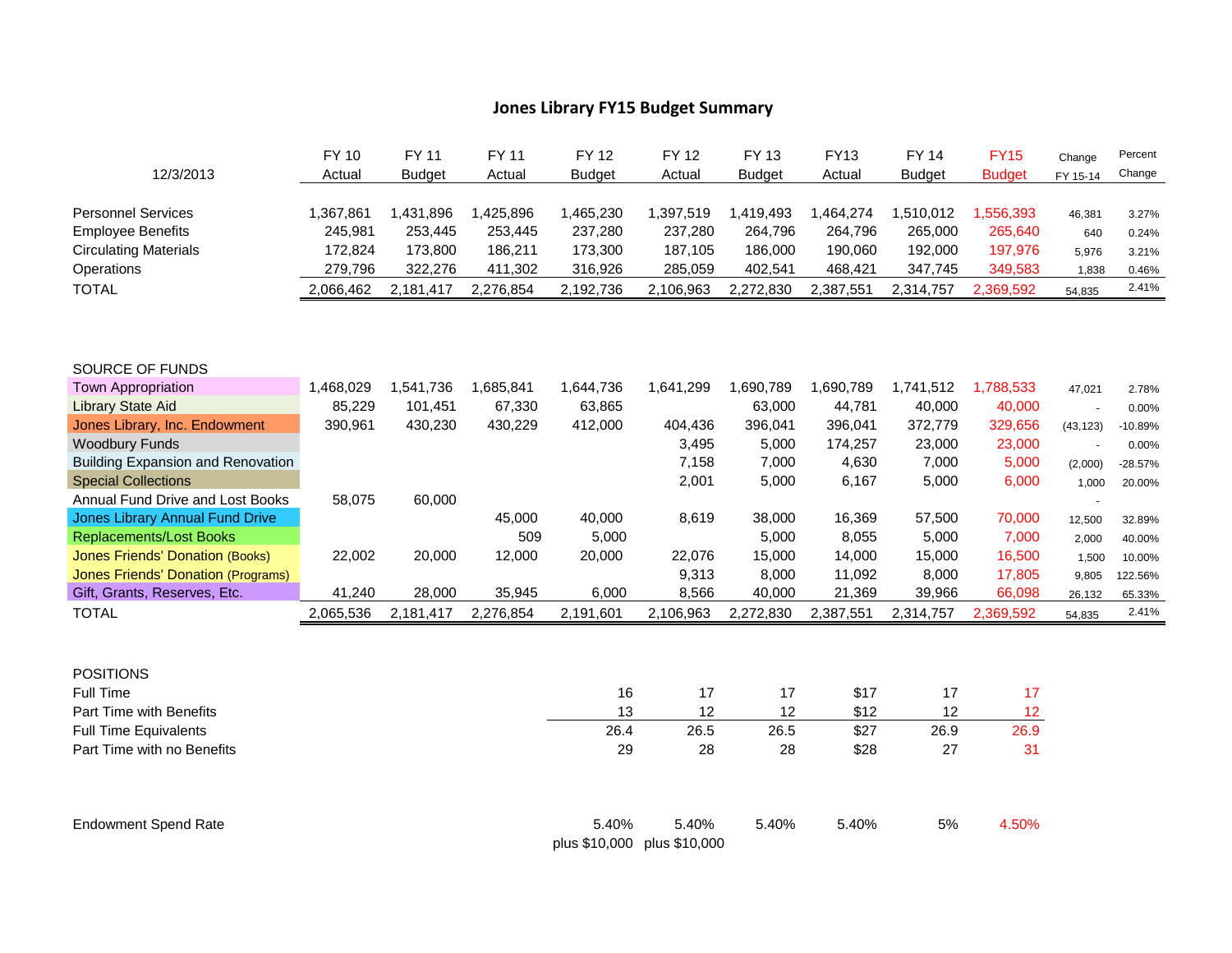|                 | <b>FY13</b>     | <b>FY13</b>                    | <b>FY14</b>     | <b>FY14</b>                    | <b>FY15</b>     | <b>FY15</b>                    |
|-----------------|-----------------|--------------------------------|-----------------|--------------------------------|-----------------|--------------------------------|
| Category        | <b>Expenses</b> | <b>Sources</b>                 | <b>Expenses</b> | <b>Sources</b>                 | <b>Expenses</b> | <b>Sources</b>                 |
|                 |                 |                                |                 |                                |                 |                                |
| Personnel       | \$1,419,493.00  | Appropriation                  | \$1,470,012.00  | Appropriation                  | \$1,516,393.00  | Appropriation                  |
| <b>Services</b> | \$44,781.45     | <b>State Aid</b>               | \$40,000.00     | <b>State Aid</b>               | \$40,000.00     | <b>State Aid</b>               |
|                 | \$1,464,274.45  |                                | \$1,510,012.00  |                                | \$1,556,393.00  |                                |
|                 |                 |                                |                 |                                |                 |                                |
| Employee        | \$264,796.00    | Appropriation                  | \$265,000.00    | Appropriation                  | \$265,640.00    | Appropriation                  |
| <b>Benefits</b> |                 |                                |                 |                                |                 |                                |
|                 |                 |                                |                 |                                |                 |                                |
| Circulating     | \$22,394.67     | <b>Endowment - Audio</b>       | \$26,000.00     | <b>Endowment - Audio</b>       | \$0.00          | <b>Endowment - Audio</b>       |
| Materials       | \$49,429.82     | <b>Endowment - Books</b>       | \$19,534.00     | <b>Endowment - Books</b>       | \$0.00          | <b>Endowment - Books</b>       |
|                 | \$50,915.95     | <b>Endowment - Electronic</b>  | \$35,000.00     | <b>Endowment - Electronic</b>  | \$28,378.00     | <b>Endowment - Electronic</b>  |
|                 | \$15,139.35     | <b>Endowment - Periodicals</b> | \$17,000.00     | <b>Endowment - Periodicals</b> | \$17,000.00     | <b>Endowment - Periodicals</b> |
|                 | \$16,875.48     | Endowment - DVD's              | \$15,000.00     | <b>Endowment - DVD's</b>       | \$15,000.00     | <b>Endowment - DVD's</b>       |
|                 | \$5,500.00      | <b>Friends Beds for Books</b>  | \$8,000.00      | <b>Friends Beds for Books</b>  | \$8,000.00      | <b>Friends Beds for Books</b>  |
|                 | \$8,500.00      | <b>Friends Books</b>           | \$7,000.00      | <b>Friends Books</b>           | \$8,500.00      | <b>Friends Books</b>           |
|                 | \$8,054.62      | Replacements                   | \$7,000.00      | Replacements                   | \$7,000.00      | Replacements                   |
|                 | \$3,661.04      | <b>Annual Fund</b>             | \$37,500.00     | <b>Annual Fund</b>             | \$70,000.00     | <b>Annual Fund</b>             |
|                 | \$9,588.92      | <b>Gifts</b>                   | \$19,966.00     | Gifts                          | \$44,098.00     | Gifts                          |
|                 | \$190,059.85    |                                | \$192,000.00    |                                | \$197,976.00    |                                |
|                 |                 |                                |                 |                                |                 |                                |
| Operations      | \$6,500.00      | Appropriation                  | \$6,500.00      | Appropriation                  | \$6,500.00      | Appropriation                  |
|                 | \$241,285.73    | Endowment                      | \$258,245.00    | Endowment                      | \$269,278.00    | Endowment                      |
|                 | \$11,091.77     | <b>Friends Programs</b>        | \$8,000.00      | <b>Friends Programs</b>        | \$17,805.00     | <b>Friends Programs</b>        |
|                 | \$12,708.31     | <b>Annual Fund</b>             | \$20,000.00     | <b>Annual Fund</b>             | \$0.00          | <b>Annual Fund</b>             |
|                 | \$11,780.52     | Gifts                          | \$20,000.00     | Gifts                          | \$22,000.00     | <b>Gifts</b>                   |
|                 | \$6,167.00      | <b>Special Collections</b>     | \$5,000.00      | <b>Special Collections</b>     | \$6,000.00      | <b>Special Collections</b>     |
|                 | \$174,257.47    | Woodbury                       | \$23,000.00     | Woodbury                       | \$23,000.00     | Woodbury                       |
|                 | \$4,630.21      | BE&R                           | \$7,000.00      | BE&R                           | \$5,000.00      | BE&R                           |
|                 | \$468,421.01    |                                | \$347,745.00    |                                | \$349,583.00    |                                |
|                 |                 |                                |                 |                                |                 |                                |
| <b>TOTALS</b>   | \$2,387,551.31  |                                | \$2,314,757.00  |                                | \$2,369,592.00  |                                |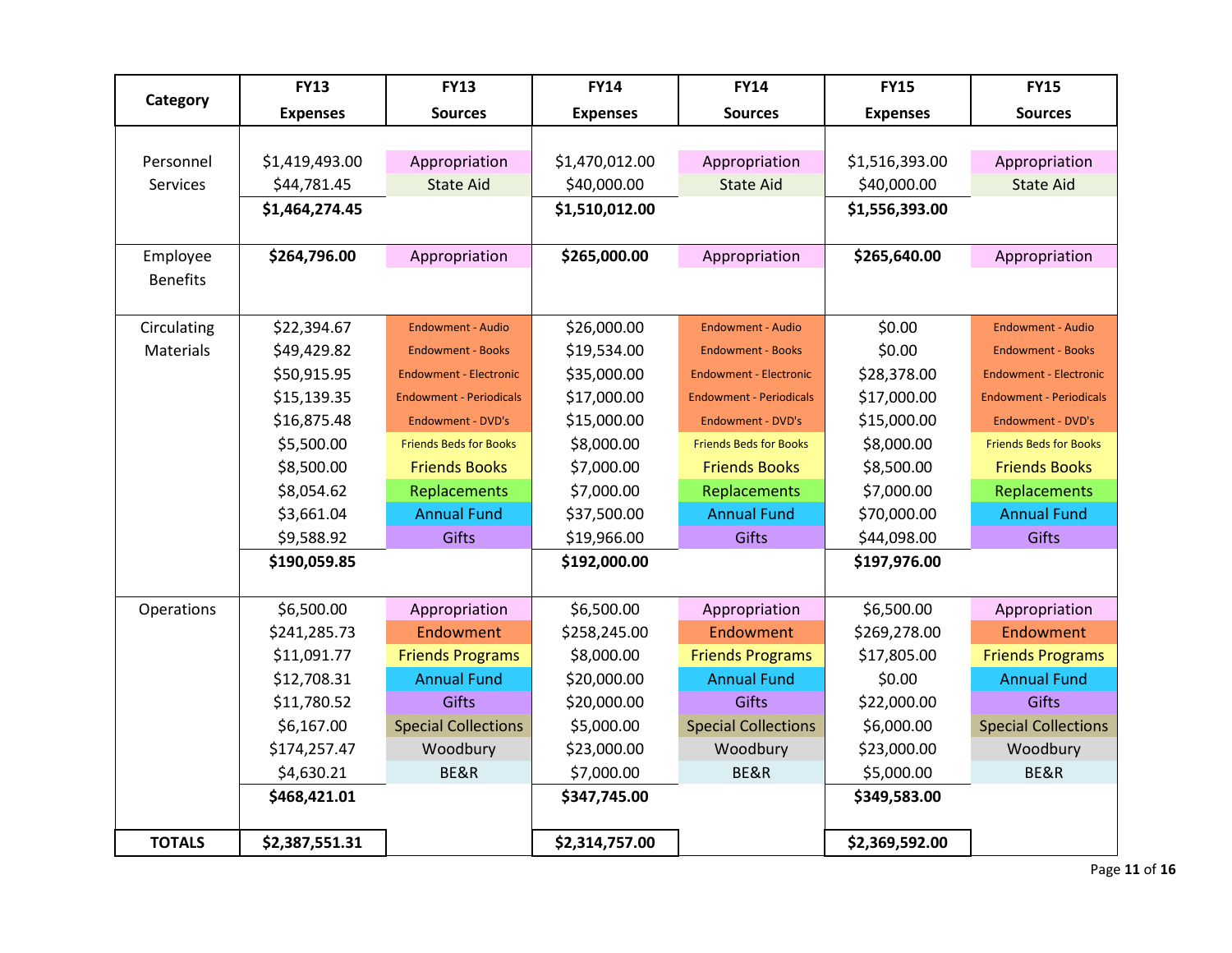

Page **12** of **16**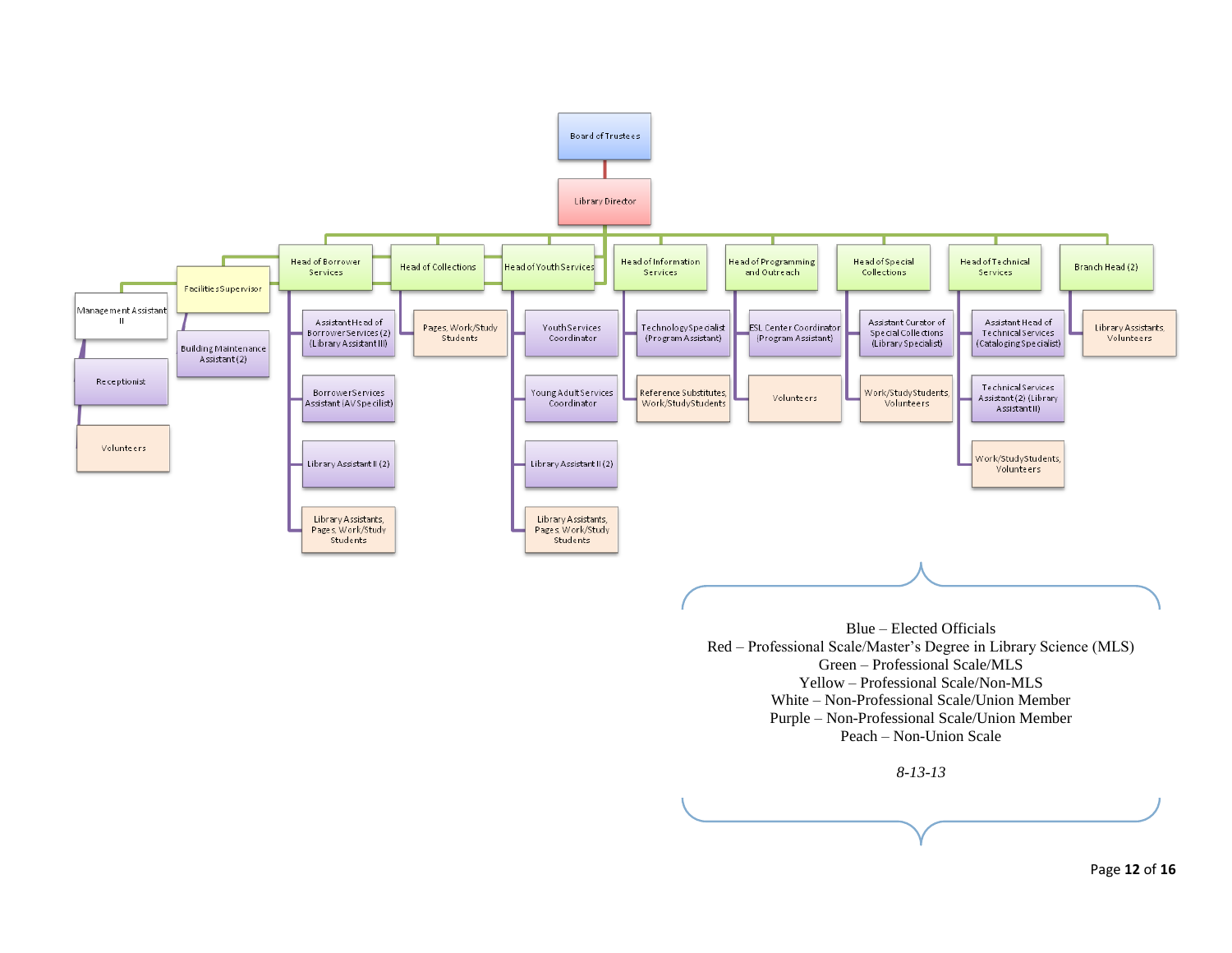## **LIMITATIONS OF A 2.7% INCREASE**

- Insufficient funds for temporary, fill-in staff who are used regularly to staff the circulation desks as well as when permanent staff use sick, vacation and personal time.
- Monday morning open hours at the Main Library will not be restored, despite increased open hours being the number one patron request.
- Meeting room space on Monday mornings will not be restored at The Jones.
- Thursday open hours will not be restored at the North Amherst Branch.
- Friday open hours will not be restored at the Munson Memorial Library.
- Insufficient maintenance staff coverage, whose responsibility for cleaning 67,600 square feet at the Main Library (including four public bathrooms, three staff bathrooms, and three public meeting rooms) and 1,500 square feet at the North Amherst Branch (including one staff bathroom). Maintenance Staff are also responsible for exterior maintenance as well as daily deliveries between the three Library buildings.
- Special Collections is only open half-time on Saturdays and not at all on Sundays (i.e., missing tourist traffic as well as families and working people).
- Retains a \$75,000 per year cut to books and materials budget (i.e., 5,000 fewer books, music CD's and DVD's will be purchased).
- The Municipal Appropriation Requirement (MAR), which applies only to the Town's appropriation to the Library, will be met, however tightening will have to continue.

## **IMPACT OF FUNDING ABOVE A 2.7% INCREASE**

- Ability to increase temporary, part-time staff to permanent full-time status in the form of a Volunteer Coordinator, an Assistant Library Director and an additional Technology Specialist.
- **MORE OPEN HOURS.**
- **MORE PROGRAMS.**
- MORE BOOKs, DVD'S, MAGAZINES, MUSIC CD'S, ETC.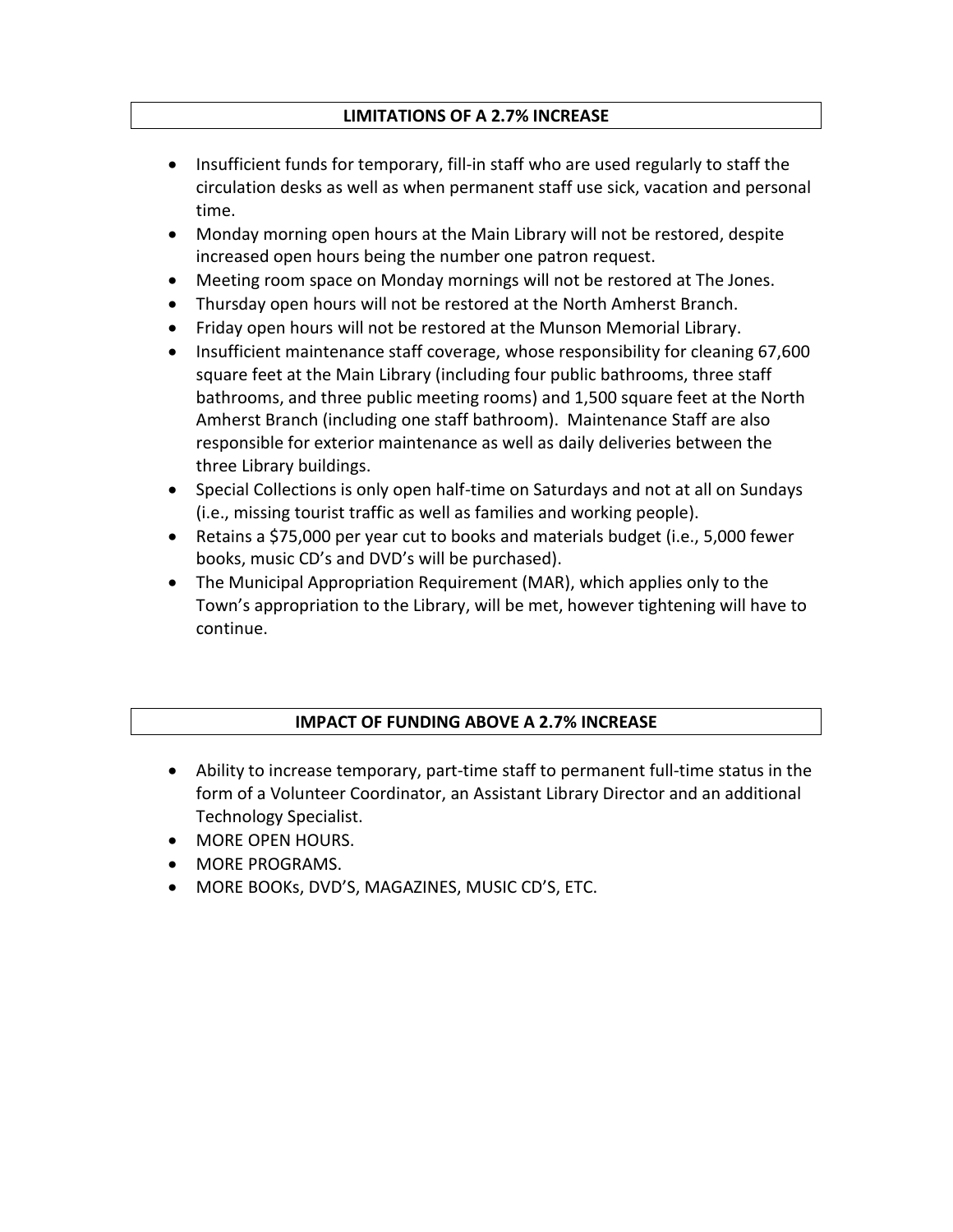## **FY2015 BUDGET CONCERNS**

## Anticipated Outside Funding Sources

In order to receive a full State Aid award, The Jones Library, Inc. must spend 13% of its municipal appropriation (minus fringe benefits) on circulating materials. To meet this requirement, the Library must supplement the Town's appropriation with funds from several other sources. The breakdown for FY14 and FY15 is as follows:

|           | Account                  | <b>FY14 Amount to Spend</b> | <b>FY15 Amount to Spend</b> |  |  |  |
|-----------|--------------------------|-----------------------------|-----------------------------|--|--|--|
|           |                          | on Materials                | on Materials                |  |  |  |
| $\bullet$ | Endowment                | \$112,534                   | \$60,378                    |  |  |  |
| $\bullet$ | <b>Annual Fund Drive</b> | \$37,500                    | \$70,000                    |  |  |  |
| $\bullet$ | Friends                  | 15,000                      | \$16,500                    |  |  |  |
| $\bullet$ | Replacements             | 7,000                       | 7,000                       |  |  |  |
| $\bullet$ | Gifts, Grants, etc.      | 19,966                      | \$44,098                    |  |  |  |
|           | <b>TOTAL:</b>            | \$192,000                   | \$197,976                   |  |  |  |

## Comments:

- 1. Endowment money available for expenditure varies from year to year. In the past six years, the Endowment has depreciated by almost \$2 million due to the vagaries of the market and the high endowment draw rates. Decreasing the Endowment principal limits the amount of money available for Library operations. In FY10, \$390,961 was withdrawn; in FY15, only \$329,656 will be available (a difference of \$61,305). The Trustees of The Jones Library, Inc. have worked to develop a sound management strategy for the Endowment because the Library's Investment Managers advise a spending rate of no more than 4% per year to assure the Endowment's viability in perpetuity. In FY15, the Library will, however, spend 4.5%, with 4% being the goal by FY16.
- 2. The Library is relying more heavily on the Annual Fund drive to fund materials expenses.
- 3. The Library relies heavily on funds from the Friends of the Library. On the whole, donations from the Friends provide programs requested by staff. However, restricted donations such as the "Beds for Books" funds, which total approximately \$8,500 annually, must be used for books.

Anticipated funds are based on historical amounts. Any or all funds may not meet anticipated levels.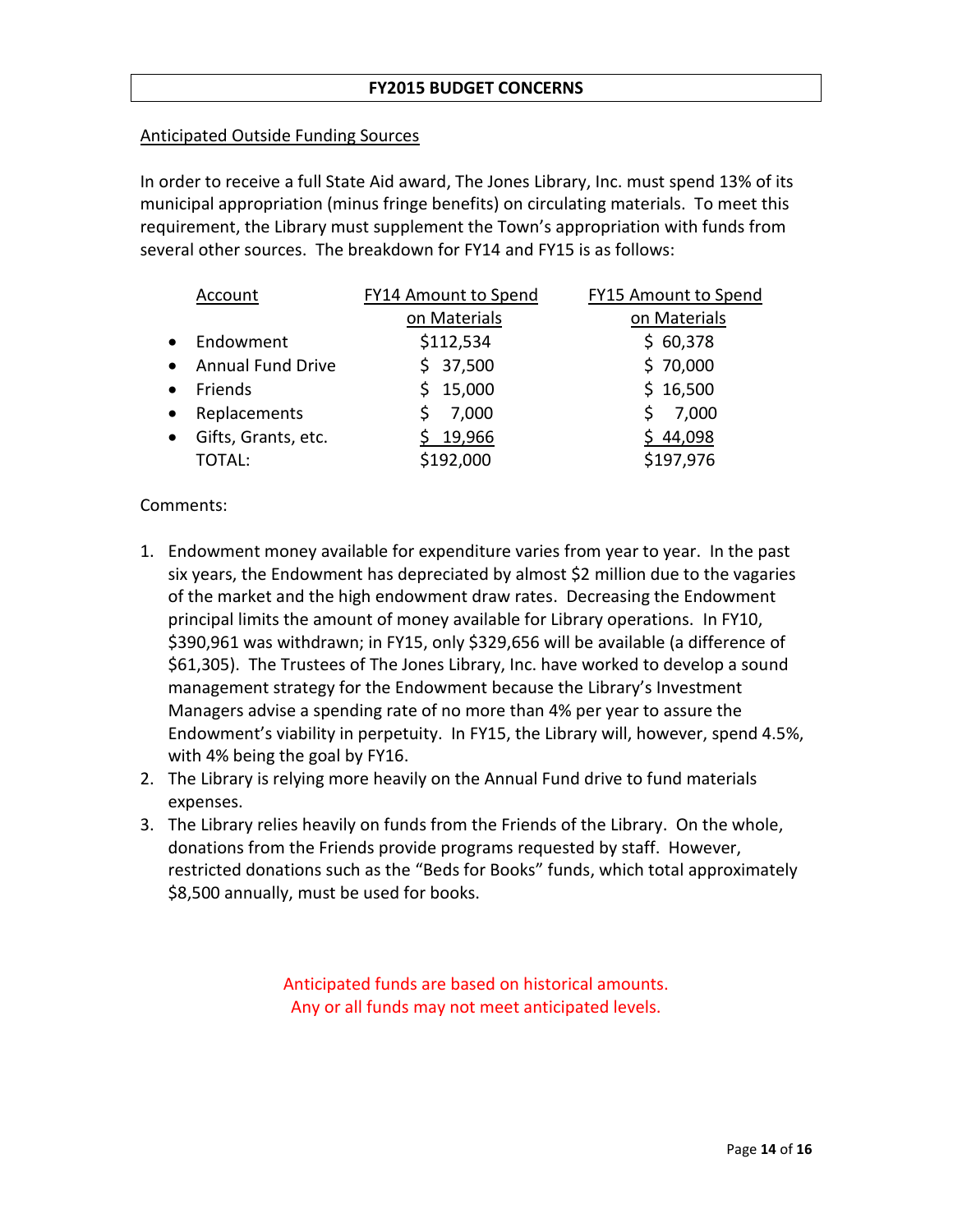## **RELATIONSHIPS WITH OTHER TOWN DEPARTMENTS**

Services Provided by The Jones Library, Inc.

- The Library actively advertises and promotes LSSE Camp programs in the lobby and sells tickets to LSSE musicals.
- The Children's Room co-sponsors the teen improve group, ACTSMART, which uses drama to address relevant teen issues such as bullying, peer pressure and social and emotional issues.
- Through the "Every Child a Reader" program, two hundred and fifty second graders from the Amherst and Pelham schools visit The Jones to receive a Library card, a free book donated by the Friends of the Library, a tour of The Jones, a story time, and an Emily Dickinson poem.
- The Library hosts information tables at community events including the Schools' First Day Celebration and Latino Night Celebration.
- The Reference Department provides access to Town reports and other documents made available for public review.
- The Reference Department assists the schools in the selection of textbooks by making potential selections available for public review and comment.
- The Reference Department provides voter registration forms.
- The Reference Department is available to assist Town Departments and officials with research projects.
- The Library supports Town-wide surveys (e.g., Waste and Recycling Survey) by providing print copies to residents upon request and by assisting residents in completing online surveys.
- The Library's ESL Department works with the Cambodian Social Services Coordinator in sharing naturalization information to ensure that elderly disabled refugees can become citizens.
- The Library's ESL Department works with the ESL Department at the High School to make sure families have access to services.
- The Library helps to promote Health Department seasonal information such as encouraging residents to get flu shots.
- The Library collaborates with the Kanegasaki Sister City Committee in celebrating the Library's and the Town's relationship with Kanegasaki, Japan.
- The Special Collections staff provides support to Amherst High School students, as they conduct research on Amherst buildings, as part of a long standing cooperative effort.
- The Library provides meeting room space to other Town Departments.
- As the Munson Memorial Library building is the voting location for precinct 8, Library staff are able to help the Town Clerk's office during elections.
- Munson Memorial staff provide security for the building and inform the Town's Facilities Supervisor of maintenance issues.
- The Jones Library, Inc. also collaborates annually with Amherst College and the Frost Library, Amherst Community Connections, Business Improvement District, Chamber of Commerce, Cultural Council, Emily Dickinson Museum, Garden Club, Historical Society, League of Women Voters, Public Arts Council, Survival Center, Sustainability Committee, and the University of Massachusetts and the UMass Library.